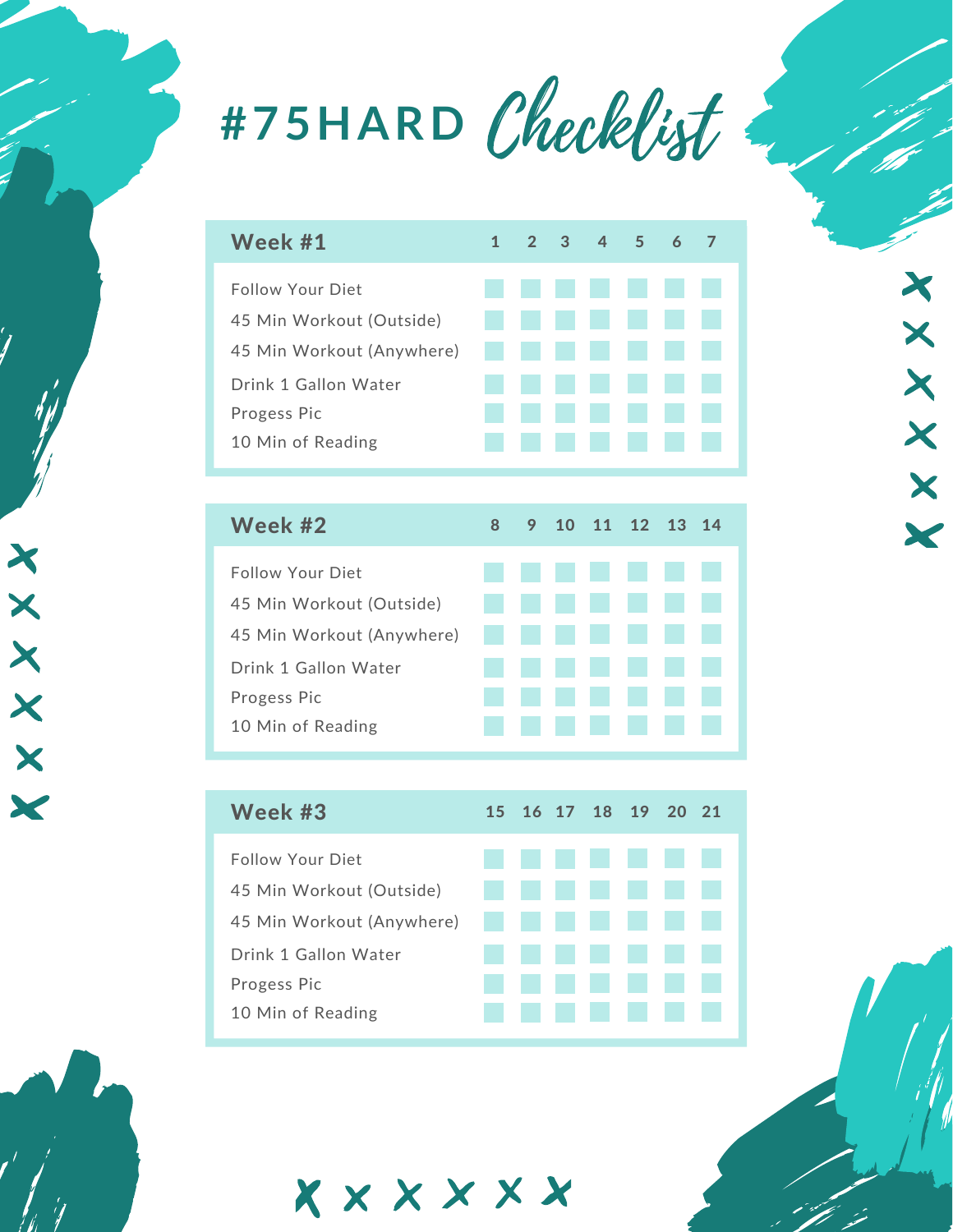

|  |  |  | 22 23 24 25 26 27 28<br>-------<br>------<br>45 Min Workout (Anywhere) <b>The Communist Communist Communist Communist Communist Communist Communist Communist Communist Communist Communist Communist Communist Communist Communist Communist Communist Communist Communist C</b><br>.<br>.<br>------ |
|--|--|--|-------------------------------------------------------------------------------------------------------------------------------------------------------------------------------------------------------------------------------------------------------------------------------------------------------|

XXXXXX

| Week #5                   |                          |                          |                 | 29 30 31 32 33 34 35 |                    |  |
|---------------------------|--------------------------|--------------------------|-----------------|----------------------|--------------------|--|
| Follow Your Diet          |                          |                          |                 |                      |                    |  |
| 45 Min Workout (Outside)  | a sa Ba                  |                          |                 |                      | <b>The Company</b> |  |
| 45 Min Workout (Anywhere) | <b>Contract Contract</b> |                          |                 | .                    |                    |  |
| Drink 1 Gallon Water      |                          | <b>Contract Contract</b> | <b>COLLEGE</b>  |                      |                    |  |
| Progess Pic               |                          |                          | <b>Contract</b> | <b>College</b>       |                    |  |
| 10 Min of Reading         |                          |                          |                 |                      |                    |  |
|                           |                          |                          |                 |                      |                    |  |

XXXXXX

| Week #6                   |  |                 |         | 36 37 38 39 40 41 42 |  |
|---------------------------|--|-----------------|---------|----------------------|--|
| Follow Your Diet          |  |                 |         | .                    |  |
| 45 Min Workout (Outside)  |  |                 |         | .                    |  |
| 45 Min Workout (Anywhere) |  |                 |         | .                    |  |
| Drink 1 Gallon Water      |  |                 |         | .                    |  |
| Progess Pic               |  | <b>Contract</b> | a sa sa |                      |  |
| 10 Min of Reading         |  |                 |         |                      |  |

xxxxxx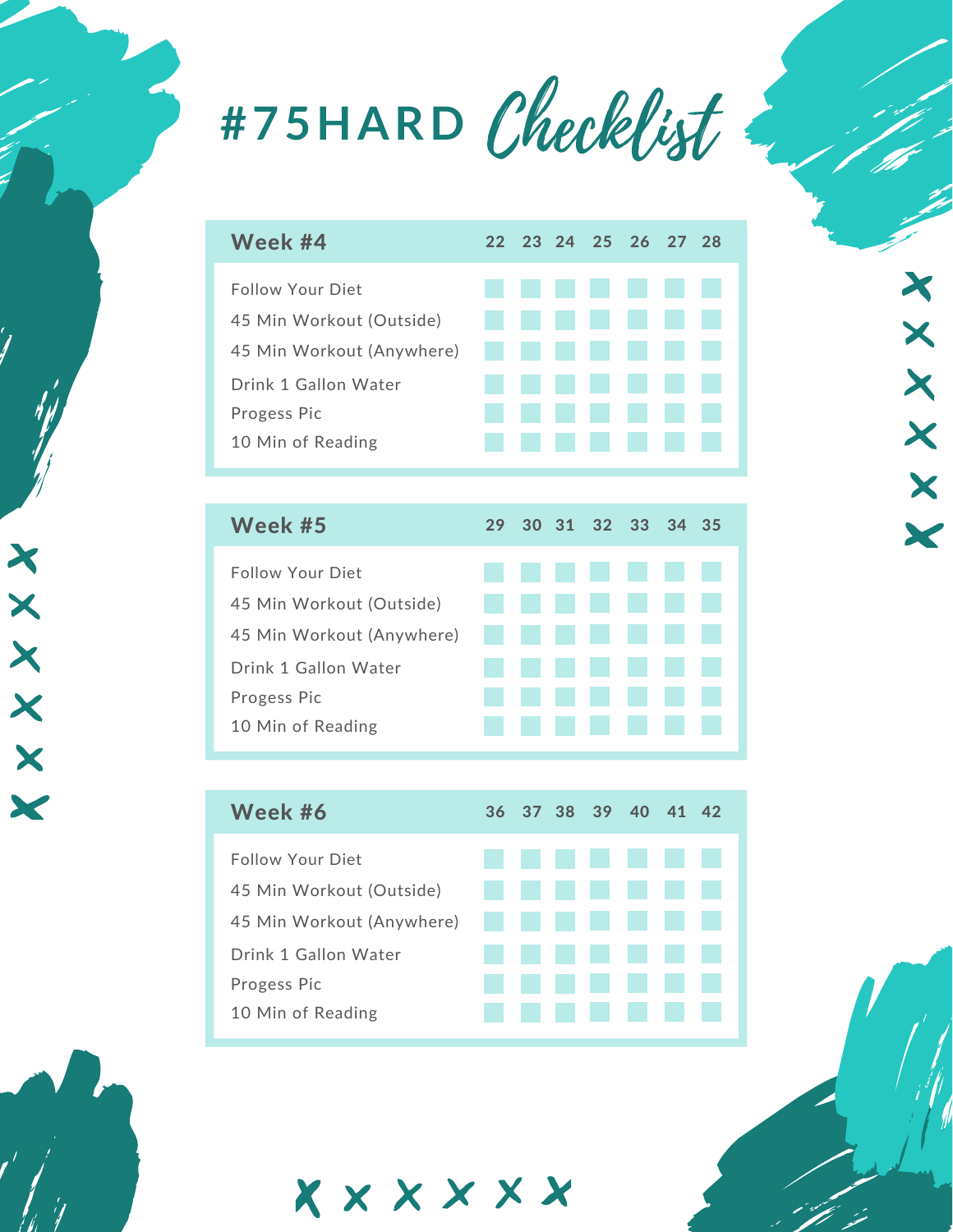

| Week #7                   | 43 |  | 44 45 46 47 48 49 |                   |  |
|---------------------------|----|--|-------------------|-------------------|--|
| Follow Your Diet          |    |  | .                 |                   |  |
| 45 Min Workout (Outside)  |    |  | ------            |                   |  |
| 45 Min Workout (Anywhere) | .  |  |                   |                   |  |
| Drink 1 Gallon Water      |    |  | -------           |                   |  |
| Progess Pic               |    |  | ------            |                   |  |
| 10 Min of Reading         |    |  |                   | <b>CONTRACTOR</b> |  |
|                           |    |  |                   |                   |  |

| Week #8                   |                 |                |                | 50 51 52 53 54 55 56 |  |
|---------------------------|-----------------|----------------|----------------|----------------------|--|
| Follow Your Diet          |                 |                |                | .                    |  |
| 45 Min Workout (Outside)  |                 | a sa B         |                | an sa Bara           |  |
| 45 Min Workout (Anywhere) |                 |                |                | .                    |  |
| Drink 1 Gallon Water      | <b>Contract</b> | a sa b         |                | and the state        |  |
| Progess Pic               |                 | <b>College</b> | <b>College</b> |                      |  |
| 10 Min of Reading         |                 |                |                |                      |  |
|                           |                 |                |                |                      |  |

XXXXXX

| Week #9                   |  | 57 58 59 60 61 62 63 |  |  |
|---------------------------|--|----------------------|--|--|
| <b>Follow Your Diet</b>   |  | .                    |  |  |
| 45 Min Workout (Outside)  |  | .                    |  |  |
| 45 Min Workout (Anywhere) |  | .                    |  |  |
| Drink 1 Gallon Water      |  | .                    |  |  |
| Progess Pic               |  | a di kacamatan       |  |  |
| 10 Min of Reading         |  |                      |  |  |

Xxxxxx